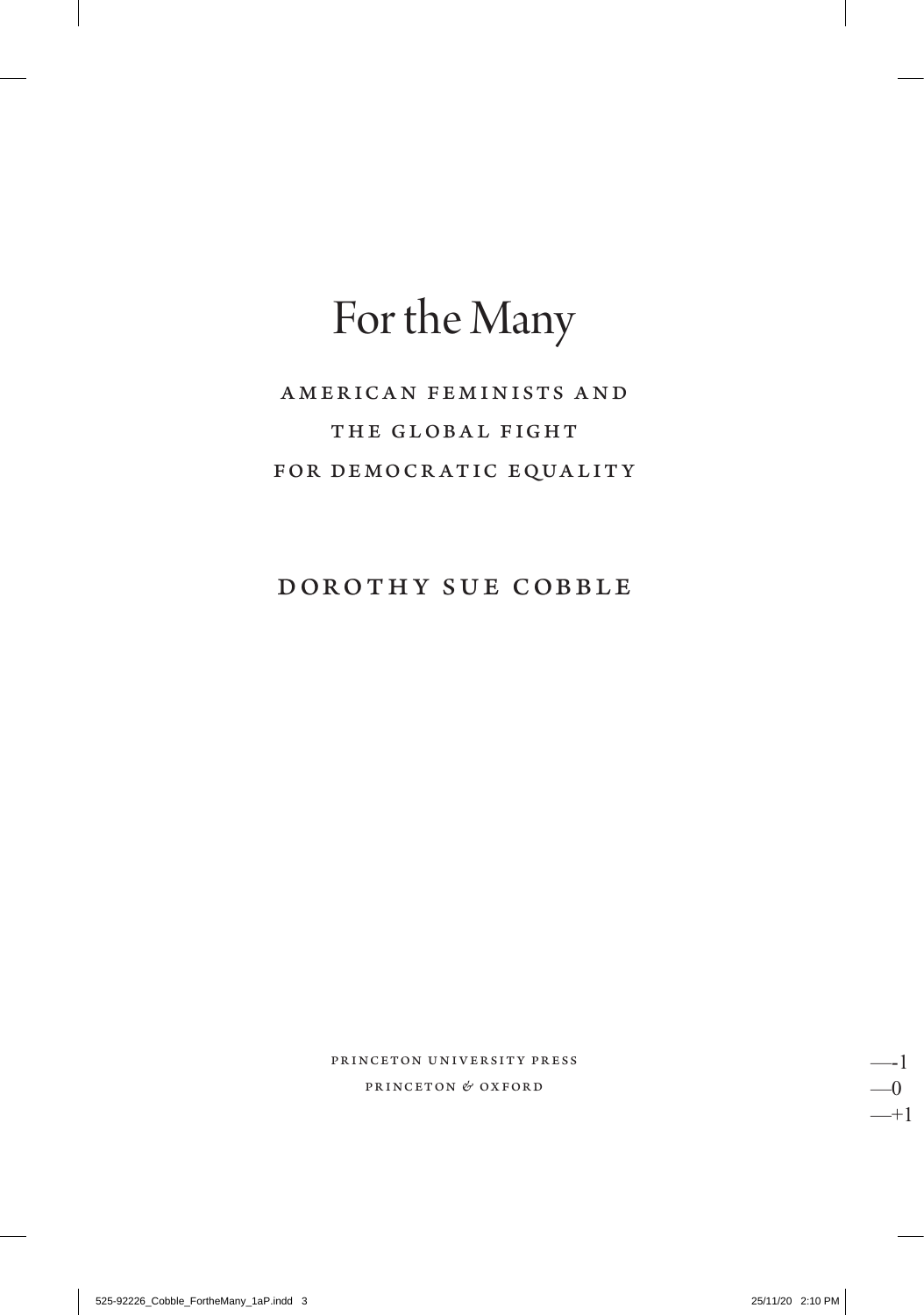Copyright © 2021 by Princeton University Press

Princeton University Press is committed to the protection of copyright and the intellectual property our authors entrust to us. Copyright promotes the progress and integrity of knowledge. Thank you for supporting free speech and the global exchange of ideas by purchasing an authorized edition of this book. If you wish to reproduce or distribute any part of it in any form, please obtain permission.

Requests for permission to reproduce material from this work should be sent to permissions@press.princeton.edu

Published by Princeton University Press 41 William Street, Princeton, New Jersey 08540 6 Oxford Street, Woodstock, Oxfordshire OX20 1TR

press.princeton.edu

All Rights Reserved ISBN 9780691156873 ISBN 9780691220598

British Library Cataloging-in-Publication Data is available

Editorial: Priya Nelson and Thalia Leaf Jacket Design: Layla Mac Rory Production: Danielle Amatucci Publicity: Alyssa Sanford and Amy Stewart Copyeditor: Gail Naron Chalew

Jacket/Cover Credit: {to come?}

This book has been composed in Classic Arno

Printed on acid-free paper. ∞

Printed in the United States of America

10 9 8 7 6 5 4 3 2 1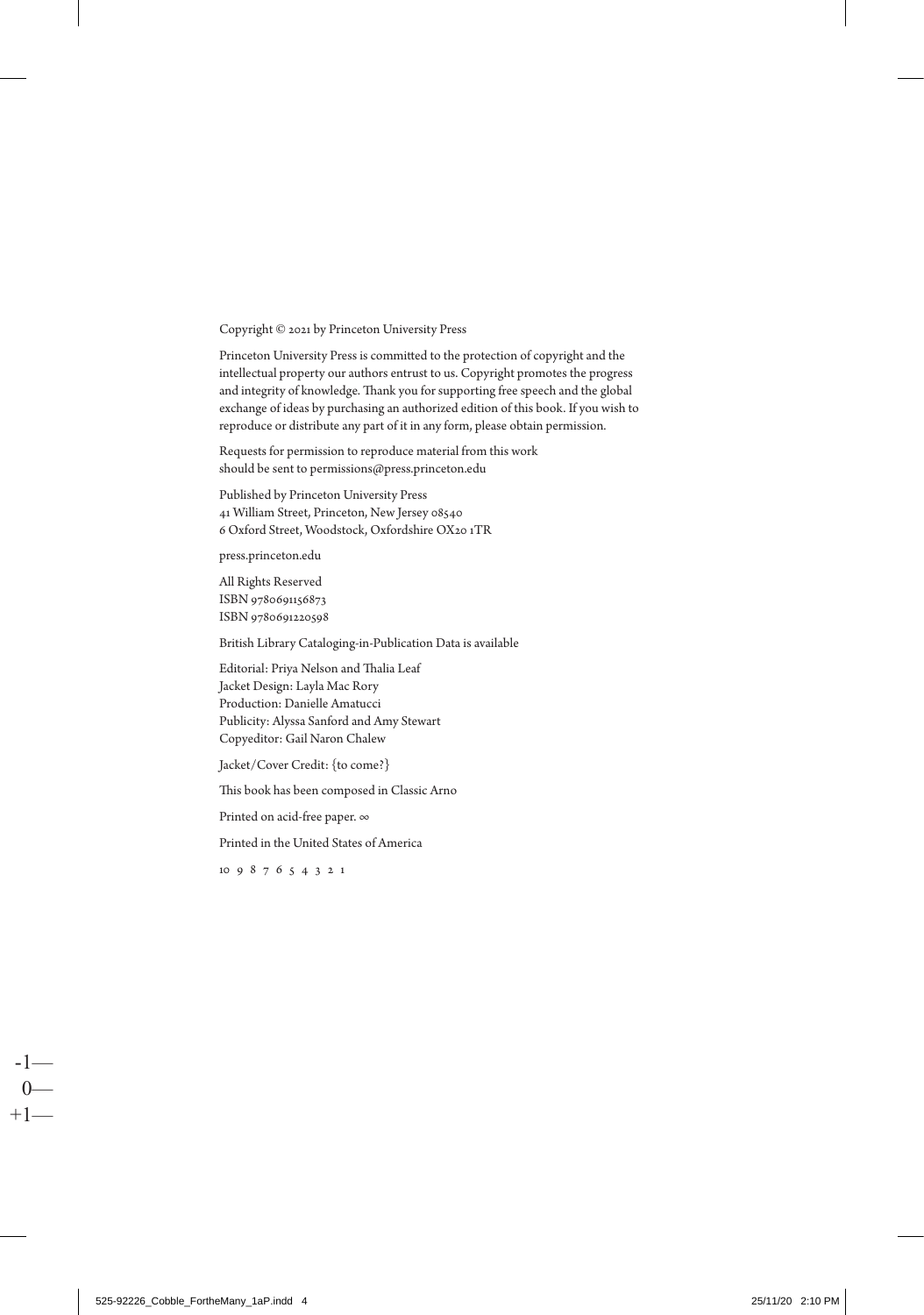For Florika, and her gifts from afar

 $\overline{\phantom{a}}$ 

—-1 —0  $-+1$ 

 $\mathbf{I}$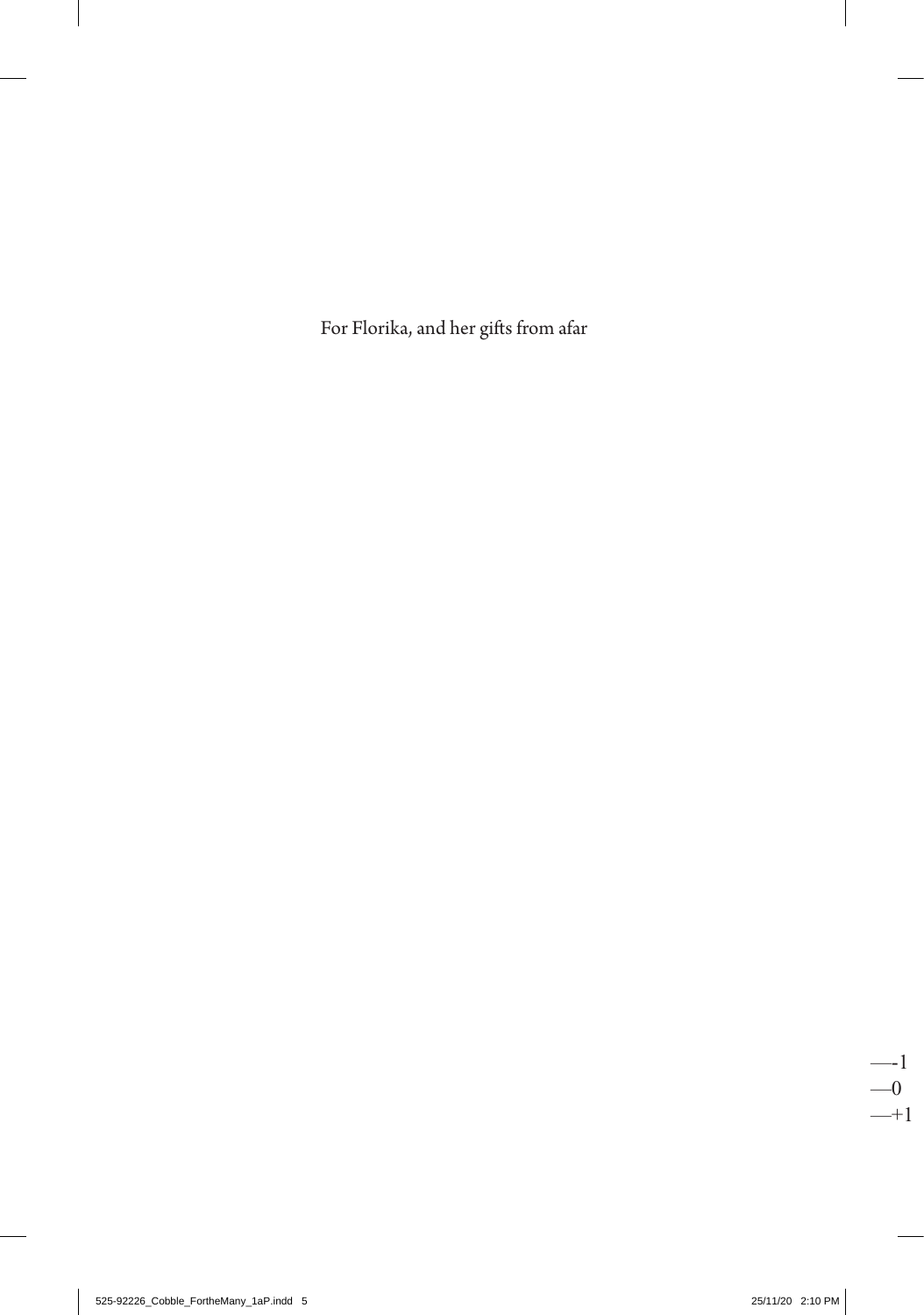For there can be neither freedom, peace, true democracy, or real development without justice.

> m a ry mcleod bethu ne, from her speech "closed doors," 1936

It takes all the brains that humanity can muster to operate a democracy.

MARY RITTER BEARD, LETTER TO ETHEL WOOD, AUGUST 9, 1950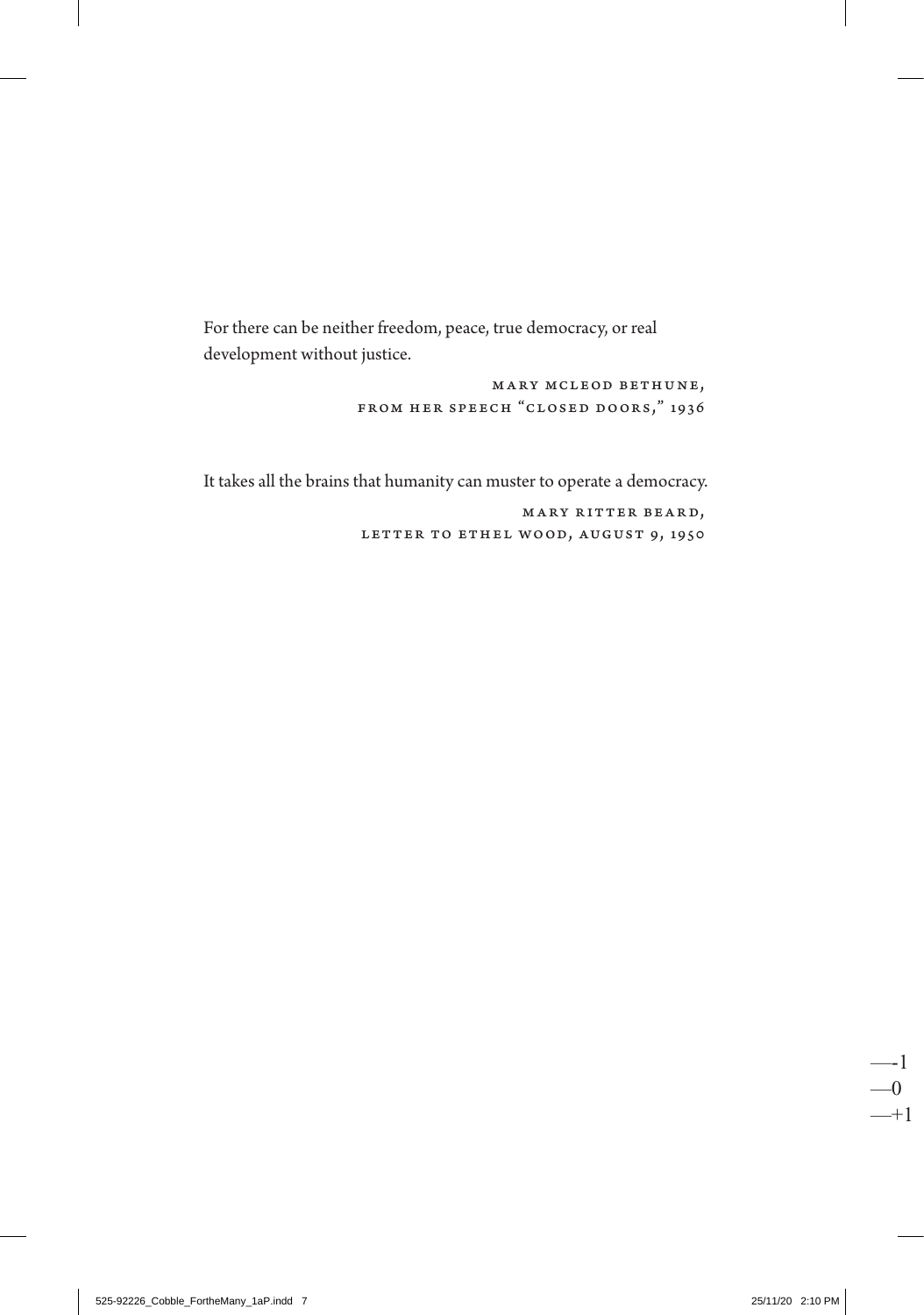## **CONTENTS**

|                                 | Prologue: From Equal Rights to Full Rights  | 1   |  |
|---------------------------------|---------------------------------------------|-----|--|
| PART I. CITIZENS OF THE WORLD   |                                             |     |  |
| $\mathbf{1}$                    | Sitting at the "Common Table"               | 15  |  |
|                                 | 2 A Higher "Standard of Life" for the World | 51  |  |
| PART II. DREAMS DEFERRED        |                                             |     |  |
|                                 | 3 A "Parliament of Working Women"           | 77  |  |
| $\overline{4}$                  | Social Justice under Siege                  | 102 |  |
| $\leq$                          | Pan-Internationalisms                       | 124 |  |
| PART III. NEW DEALS             |                                             |     |  |
|                                 | 6 Social Democracy, American Style          | 155 |  |
| 7                               | A Women's "New Deal for the World"          | 189 |  |
| PART IV. UNIVERSAL DECLARATIONS |                                             |     |  |
| 8                               | Wartime Journeys                            | 223 |  |
| $\mathbf Q$                     | <b>Intertwined Freedoms</b>                 | 255 |  |
|                                 | 10 Cold War Advances                        | 294 |  |

ix

 $\overline{\phantom{a}}$ 

—-1  $-0$  $-+1$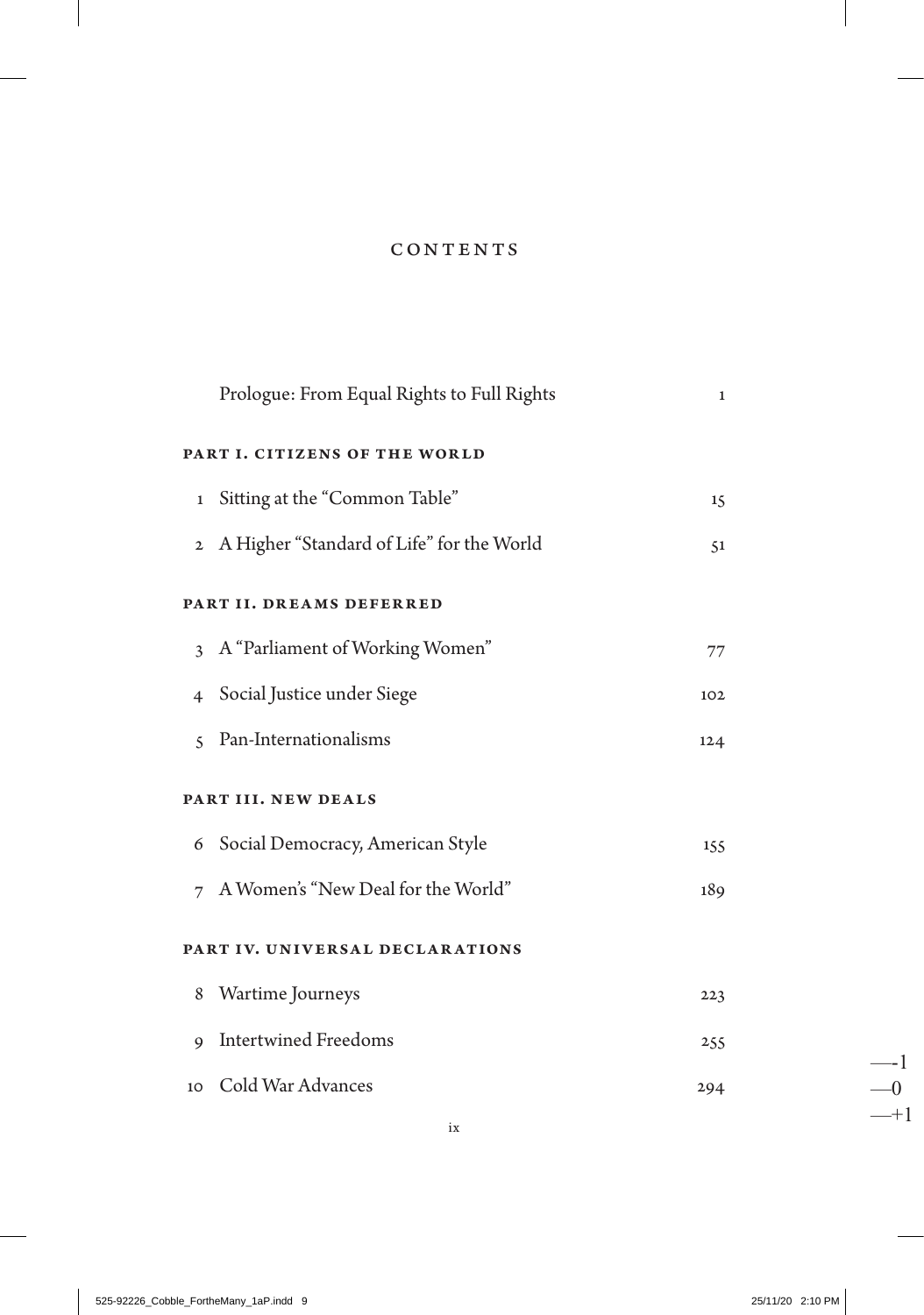#### x contents

### PART V. REDREAMINGS

| 11 The Pivotal Sixties   | 339 |
|--------------------------|-----|
| 12 Sisters and Resisters | 380 |

Epilogue: Of the Many, By the Many, For the Many 415

*Acknowledgments* 427 *Abbreviations* 435 *Notes* 445 *Index* 000

-1—  $0$ —  $+1$ —  $\overline{\phantom{a}}$ 

 $\overline{\phantom{a}}$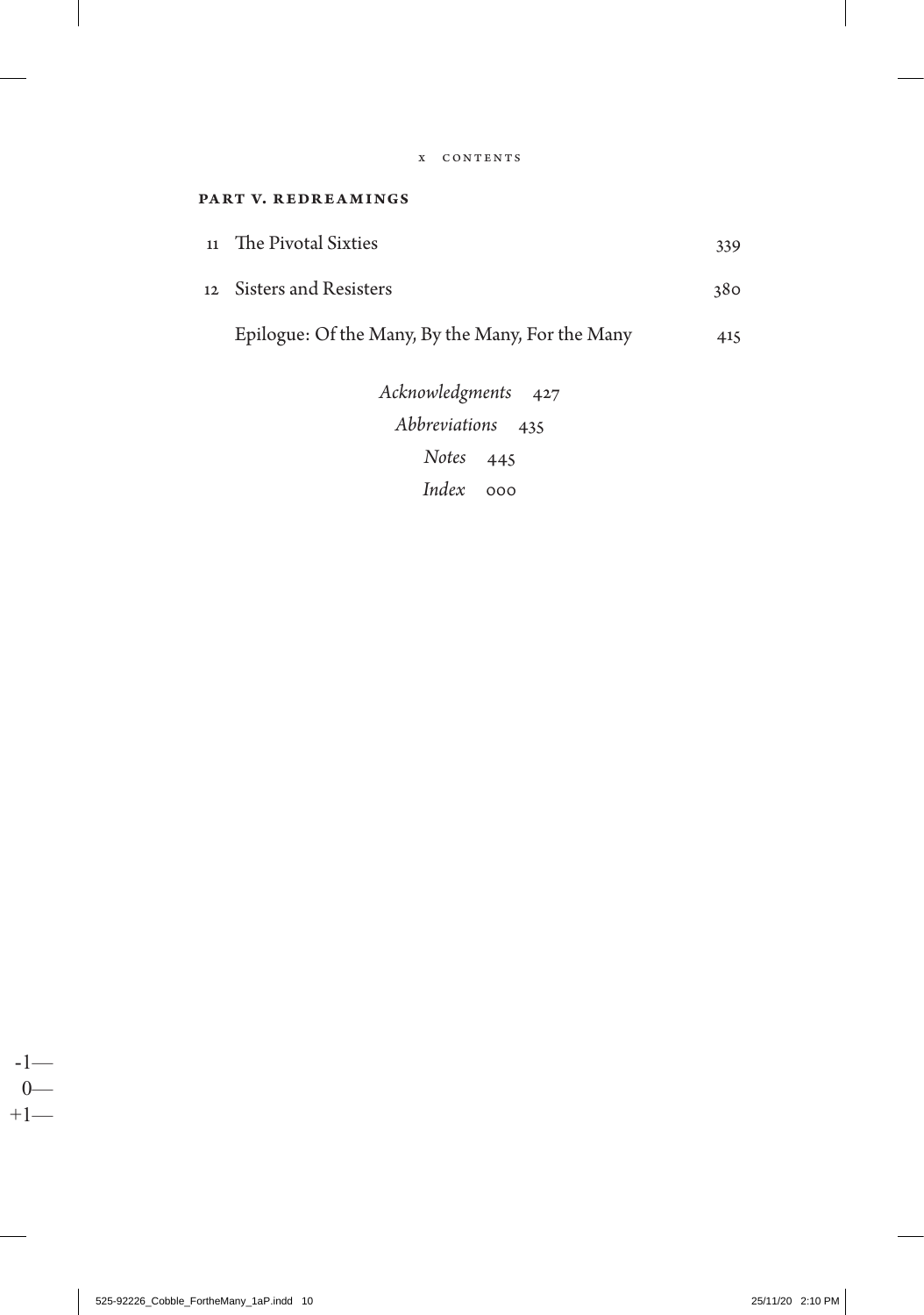# From Equal Rights to Full Rights



*Leonora O'Reilly.* Pencil on paper, 1912, by Wallace Morgan. Courtesy of the National Portrait Gallery, Smithsonian Institution.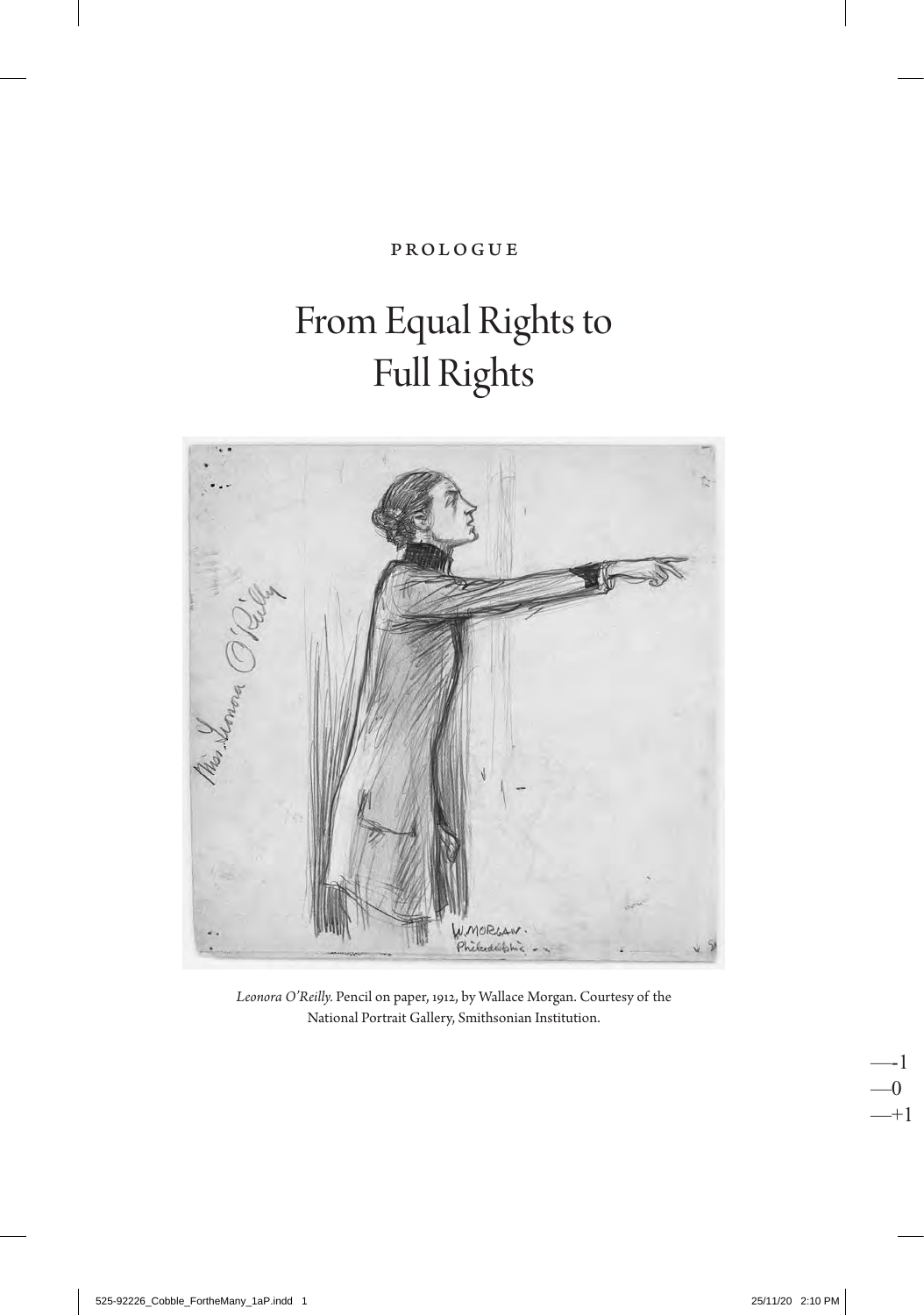*For the Many* is a story of how women changed American politics and moved the United States and the world in a more egalitarian, social democratic direction. A politics for the many, not the few, predominated among politically active US women for much of the twentieth century. Understanding how they and their global allies created a more just and inclusive democracy changes the way we think about the past and future of American politics and America's relation to the world. Over the course of the last century and against great odds, the women profiled in *For the Many* articulated a transforming social vision, moved into positions of economic and political power at home and abroad, and enacted reforms of lasting value.

*For the Many* tells the story of individual women. Yet it is not a book celebrating individual heroism or the deeds of great women. It is what might be called a collective biography. Famous women—Jane Addams, Eleanor Roosevelt, and Frances Perkins, to name a few—grace these pages and were indispensable to the intellectual and political revolutions of their day. But just as much attention is given to other women, many from less privileged backgrounds, who traveled alongside them. The courage, inventiveness, and stamina of women like Rose Schneiderman, Mary McLeod Bethune, Frieda Miller, Maida Springer, Esther Peterson, and countless others propelled the struggle for democratic equality. This is a story of women, famous and not so famous, who acted together to change the world.

I began my research thinking the egalitarian, social democratic traditions of American women, little understood and often underestimated, worthy of reconsideration. After more than a decade I feel that way even more strongly. Today, much of what the women in *For the Many* believed and accomplished is under assault. Yet as writer Zadie Smith insisted in 2016, as she accepted a literary prize a few days after Donald Trump's election to the US presidency, "history is not erased by change, and the examples of the past still hold out new possibilities for all of us."1

The women at the heart of this book sought women's rights in a fairer, more democratic world. They were feminists because they believed women faced disadvantages as a sex—a perspective not widely shared in their day—and they sought to end those disadvantages. Yet they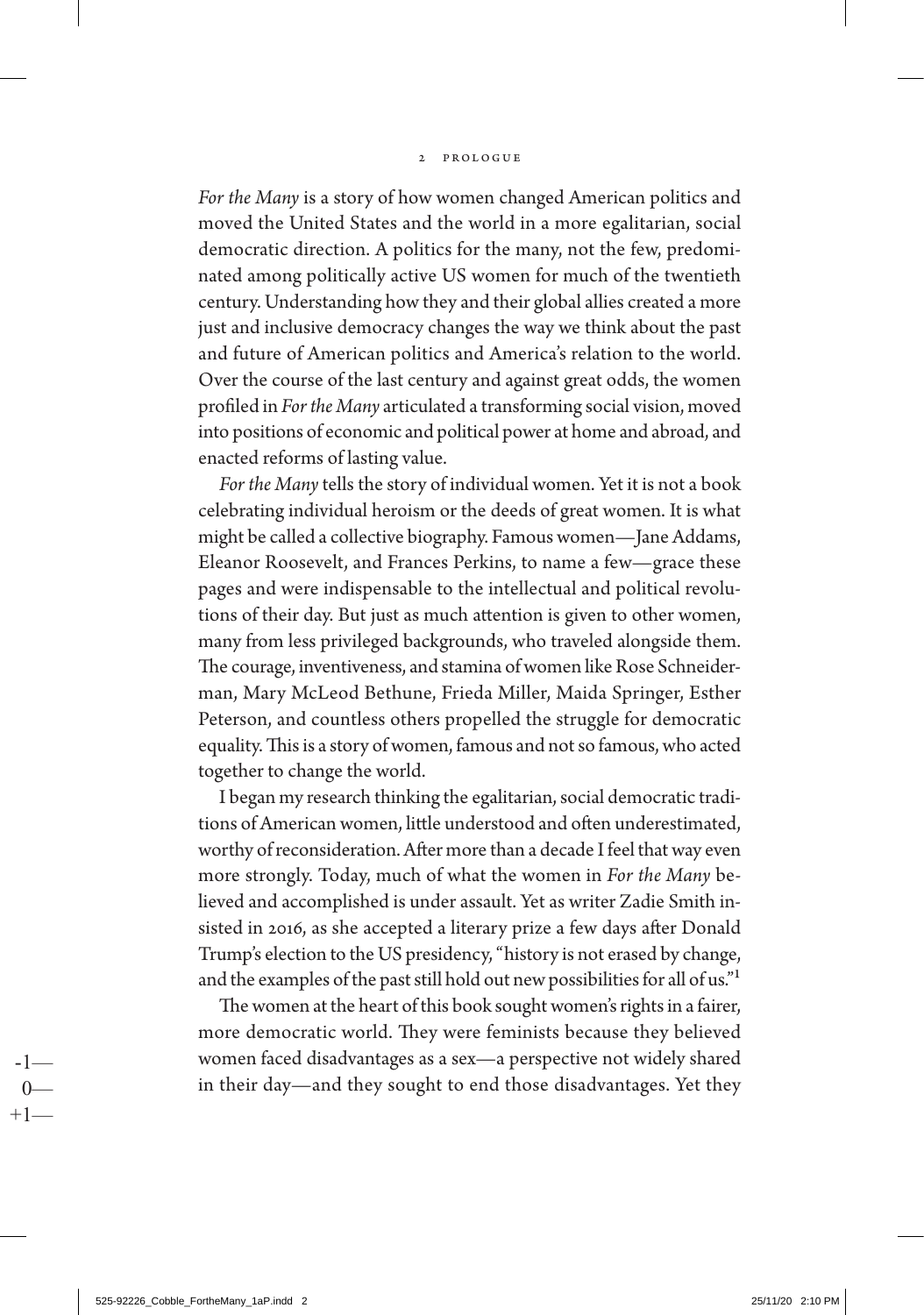wanted *more* than equality between men and women. They wanted a world where all women and men could thrive. To capture their multistranded politics, I refer to them throughout the text as *"*full rights" or "social democratic" feminists. I adopt the modifier "full rights," their phrase, to foreground their desire for the full array of rights and their belief that civil and political rights are intertwined with social and economic. Real equality, they judged, must be substantive, universal, and multidimensional. I place them in the social democratic tradition because they held fast to economic and political democracy, sought to curb the power of elites, and believed progress must be social.<sup>2</sup>

Yet full rights feminists and their social democratic politics turn up under different labels as *For the Many* moves through the twentieth century: "socialist" or "progressive" in the early decades, "New Deal liberal" or "social democrat" in the middle decades, and "left-liberal Democrat" or "democratic socialist" in the 1960s and after. Some labels persist; others drop by the wayside. I adopt these and other labels when appropriate, but not without trepidation. Our political labels, past and present, are frustratingly imprecise and change meaning over time.<sup>3</sup> Nor do such labels adequately convey the complexity, contradictions, or dynamism of the politics of individual people or of the communities in which they lived and worked. But whatever their label, the central figures in *For the Many* shared a desire for a more egalitarian, democratic world, and they fashioned institutions, laws, and social policies in the United States and abroad to realize those aspirations.

This is a book about women's politics, but it is not just about women. Men too advanced the ideas recounted here and at times proved indispensable allies. The women in *For the Many* organized alongside men in grassroots movements for democracy and social justice. They also joined with like-minded men in various political parties. Before the 1930s, full rights feminists could be found as often in the Progressive, Socialist, or Republican Parties as in the Democratic. But after the transformation of the Democratic Party in the 1920s—a revolution led by women—they operated largely within the New Deal framework and saw the Democratic Party as the principal political vehicle carrying forward their broad egalitarian aspirations. From the 1930s to the 1970s,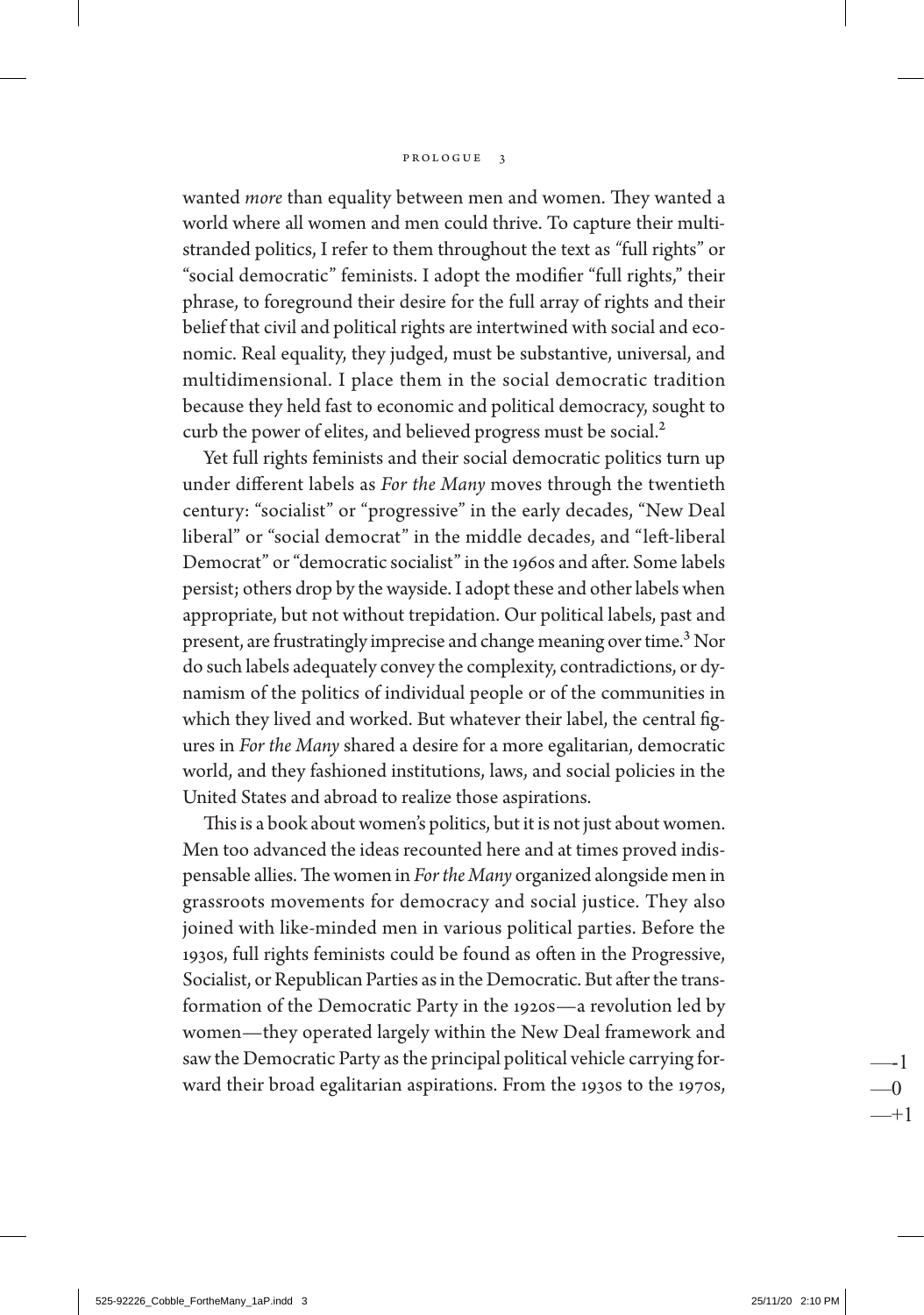coterminous with the heyday of American social democracy, they pursued their aims in the elite governing spaces usually reserved for men, serving as cabinet officers, members of Congress, high-ranking diplomats, and delegates to intergovernmental assemblies. At the same time, they continued to bolster democratic labor and civic organizations outside of government, believing pressure from "below" kept states responsive to the majority.

Full rights feminists were not always at home in male-dominated political realms or movements. Nor were they always welcomed. Men were adversaries as well as allies. Women were denied political rights both before and after the enactment of the Nineteenth Amendment prohibiting voting restrictions on the basis of sex. Equally frustrating, male-led parties and movements ignored women's voices, underplayed the disadvantages women faced as a sex, and mistook masculine norms and aspirations as universal. In response, female activists organized separately from men, even as they continued to participate in predominantly male organizations. They constructed women's committees, caucuses, and divisions inside grassroots movements and political parties. They established independent organizations and created all-female networks. This tradition of female political separatism was strongest in the early twentieth century and reemerged in the 1970s, but it never wholly disappeared. Women from different classes, cultures, religions, and racial groups participated in this female world, and a surprising number of immigrant and working-class women held positions of political and intellectual leadership in it.

Still, some of the stiffest opposition faced by full rights feminists came from other women, including other feminists. Divisions among US feminists intensified after the passage of the Nineteenth Amendment, and for the next half-century American feminism split into warring camps. From the 1920s to the 1970s, full rights feminists joined with others in a "social feminist" coalition to oppose the National Woman's Party and its allies.<sup>4</sup> Full rights feminists judged the National Woman's Party, with its unwavering single focus on "equal rights," or formal legal equality between the sexes, as narrow, individualistic, and elitist. In their view, the pursuit of women's rights in tandem with other broad social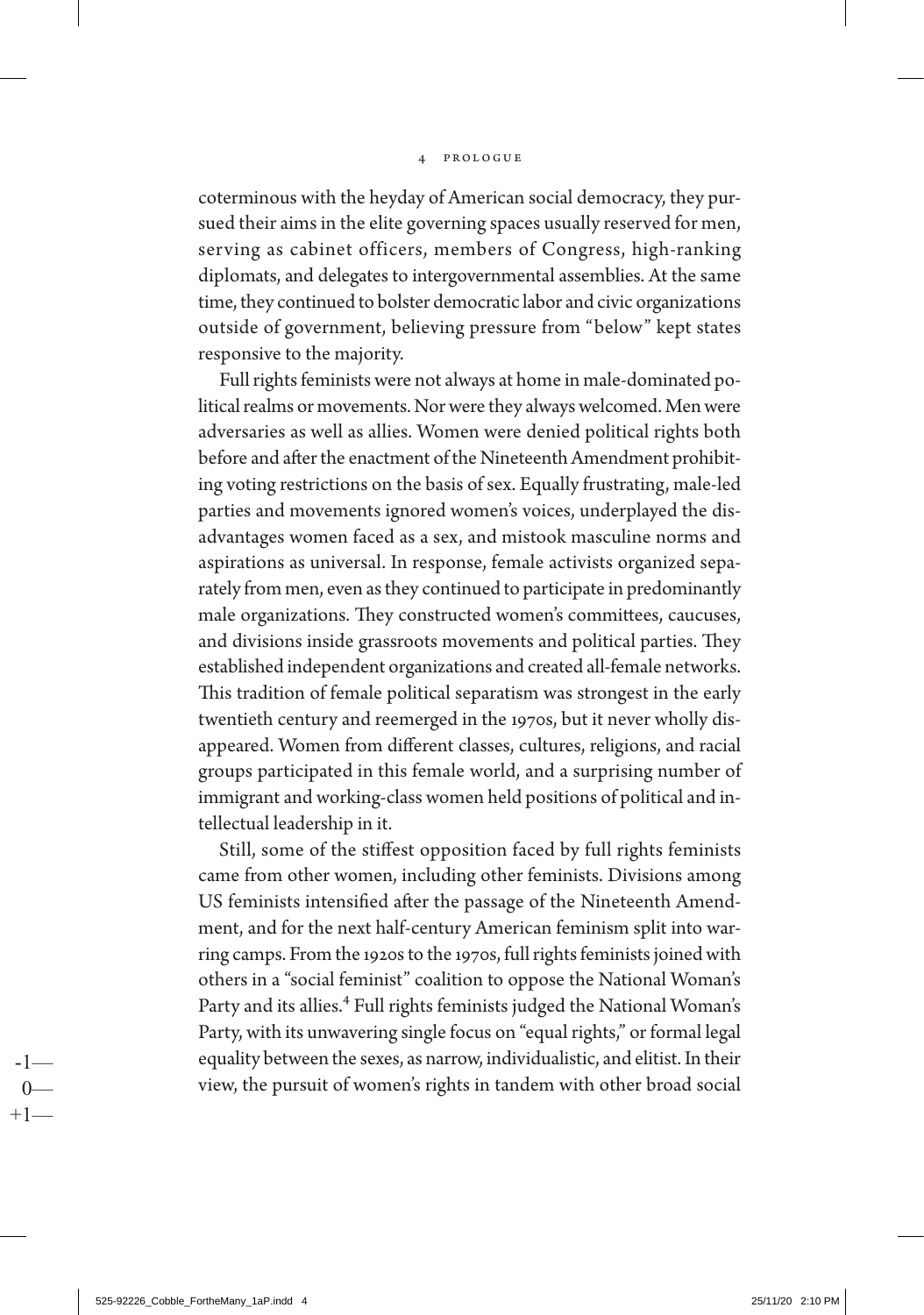reforms was necessary for the majority of women to advance. Only by confronting multiple and intertwined injustices, they argued, could the problems of the many, men as well as women, be solved. The war between the two camps, symbolized by conflict over the Equal Rights Amendment, subsided in the 1970s, but US feminism has continued into the twenty-first century as a contentious, multifaceted movement.

Full rights feminists also battled with conservatives—men and women, feminists and non-feminists—on some of the great social and economic issues of the day. They clashed with conservatives over the desirability of social welfare and labor legislation; the role of the state in constraining corporate power and ensuring shared prosperity; and the rights due workers, immigrants, and people of color. Because they wanted greater democracy and more socialized markets, they disagreed with those who found authoritarian workplaces or unregulated cutthroat capitalism acceptable. They parted ways too with isolationists and go-it-alone nationalists—and not so amicably—over the extent and nature of America's responsibilities in the world, its relation to international institutions and alliances, and how best to achieve global stability and peace.

At the same time, they took issue with those on the left who espoused revolutionary violence, or who, after the Bolshevik Revolution of 1917, conflated socialism with Soviet-style Communism. They rejected authoritarianism from the left and right, opposing the dictatorship of any person or class. They pursued egalitarian reforms through democratic means: popular education, the ballot box, democratic trade unionism, and legislative policy making. They chose nonviolent direct action: marches, strikes, sit-ins, and boycotts. Physical force was a last resort, and for some, never justified. Armed struggle and one-party rule, they believed, were weapons of the arrogant and the unimaginative—better to change hearts and minds through moral suasion and democratic debate.

*For the Many* is a global story. American politics has never been "American-made." It sprang from the foreign born and the native born, from noncitizen and citizen, from those who visited the United States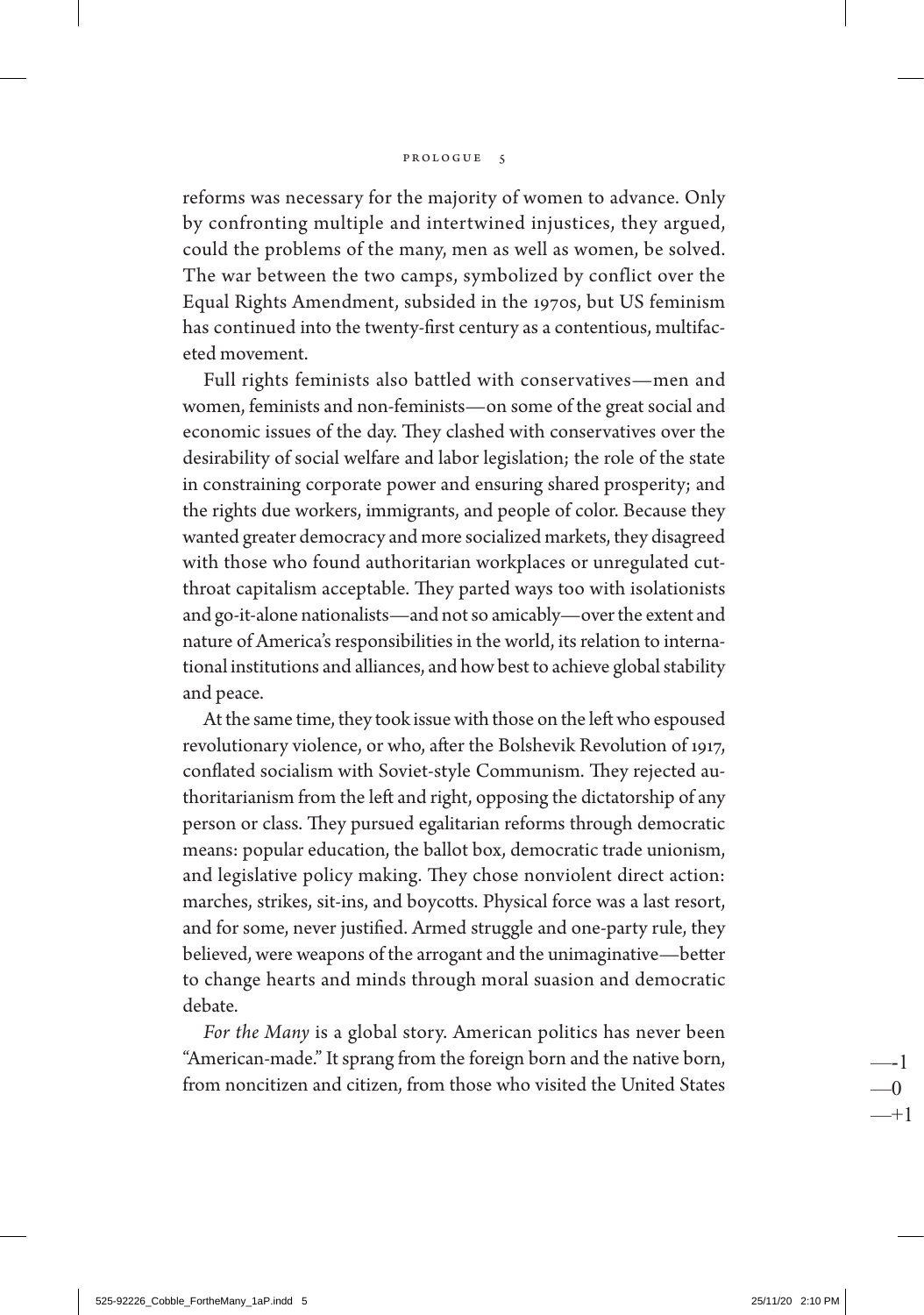for days or stayed years, and from those who never set foot on US soil. The world made America, as Eric Rauchway once put it, and to study American politics one must see its borders as porous and its history affected by global ideas, peoples, and events.5 *For the Many* foregrounds the cross-class, multicultural, and multiracial character of social democratic women's movements inside the United States and sees activists outside it as crucial shapers of US women's politics. Social democratic women forged alliances across geographical borders and built international institutions to move forward their reforms. They learned from women and men in other countries. They believed America's problems could not be solved apart from the world.

In writing this book, I followed the thread of US women's social democratic politics over time and across place, surprised by where it led, heartened by what I found. I picked up the thread as it sprang into view in the years before the First World War. I held on as it crossed borders of nation and culture and into places I had only, and at times wrongly, imagined. I crisscrossed the globe, daunted by the difficulties of international travel and cross-cultural communication. I visited immaculately restored castles and overgrown empty fields, searching for where American full rights feminists and their allies had gathered. I found traces in archival folders delivered by mistake and in mislabeled boxes I opened as an afterthought. Some of my most important discoveries happened when I visited the wrong archive or took the wrong elevator to rooms rarely frequented. I found out more about the "famous" in the untouched letters of the "obscure" than from many days sorting through the voluminous, carefully arranged papers of the "notable." I lived in countries not my own for long stretches, experiencing some of the fear, disorientation, loneliness, and exhilaration uprooting can bring. How much more intense were those feelings for the women in this book, American born and otherwise, whose sojourns in nations not their own extended for years or lasted a lifetime.

In the end, I returned home to an America much in need of the wisdoms of its social-democratic foremothers. They too lived in a world of stark inequality and diminishing democracy. They too despaired at the cruelty of political tyrants and the selfishness of capitalist elites. And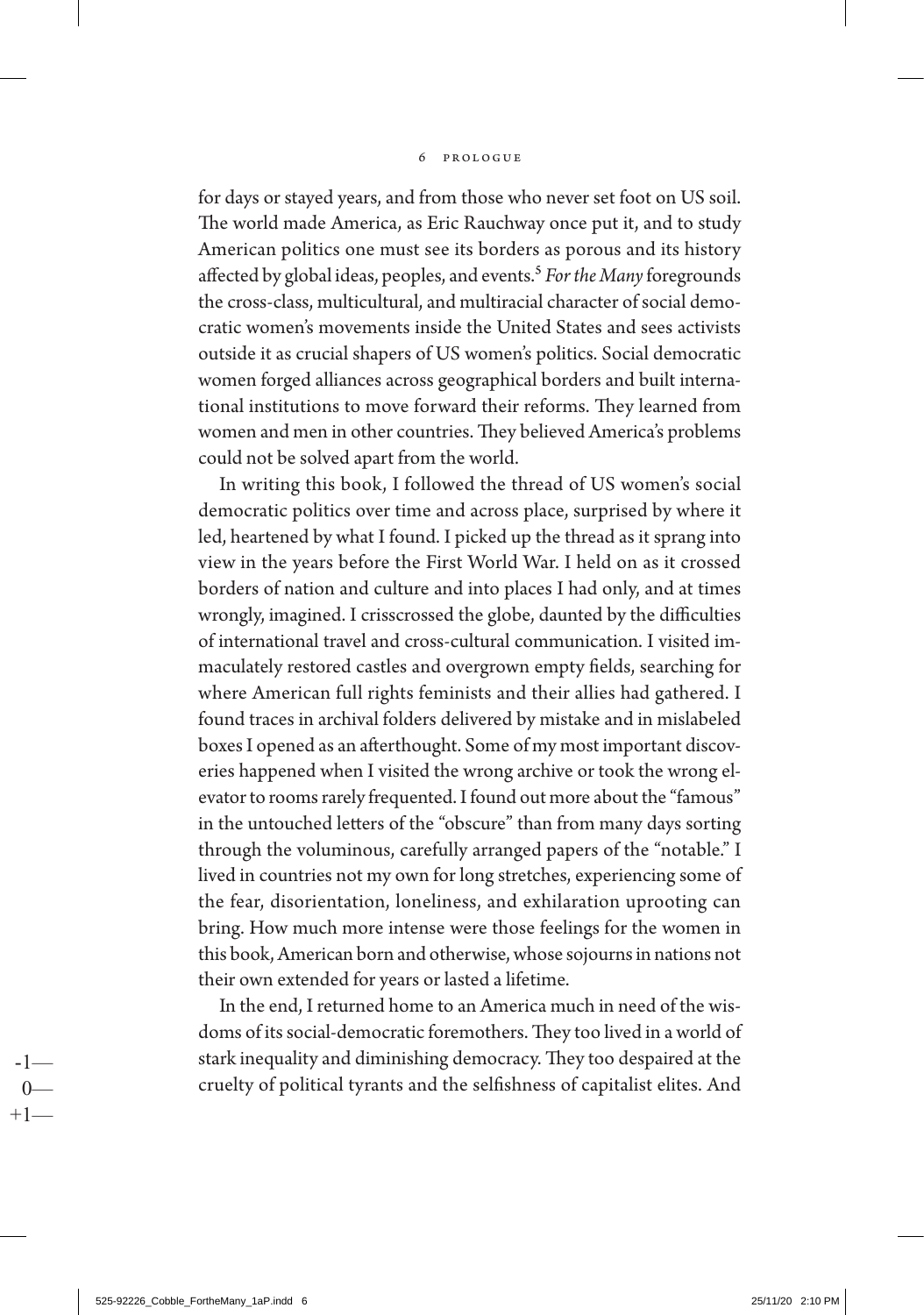**PROLOGUE** 

they too pondered the seemingly intractable hierarchies of race, nation, sex, and culture. Their solutions to these problems, though partial, bear revisiting.

Today, few dispute the great chasm separating rich and poor nations. But it has taken longer to recognize the severity of economic inequality *within* nations*,* including within wealthy nations like the United States, where the maldistribution of income and wealth ranks among the worst in the world.6 The full rights feminists in *For the Many* made solving economic inequality a top priority, and to their credit they sought a fairer distribution of the world's wealth both *within* and *between* nations. Diminishing the stark inequalities in US society meant thinking seriously about America's role abroad and how its international policies affected others. US prosperity rested on global prosperity, which in turn depended on flourishing economies in other nations and raising income and standards of life worldwide.

Economic reform, they determined, could not happen without an intellectual revolution. Full rights feminists began their assault on economic inequality in the early twentieth century by attacking the social Darwinist beliefs that justified it. Extreme inequality and mass poverty were not the inevitable result of hereditary differences between the poor and the rich, they insisted. Nor were such problems the product of "natural" market laws, as conventional economic theories of the late nineteenth and early twentieth centuries held. Economic stratification as well as class and race hierarchies were man made, they proclaimed, and therefore could be unmade. The intellectual revolution they pushed forward enabled the social transformations of the 1930s and later. Today's resurgent social Darwinism, with its fictional gospel of unalterable market dynamics, engrained racism, and class condescension, must again be dislodged if we are to move toward economic fairness and shared prosperity.

Their proposals for lessening economic inequality varied as economic circumstances and political opportunities shifted over the course of the century. Yet some premises did not change: the US economy could not be walled off from the world, and no single remedy would suffice. To tackle inequality at home and abroad, they pressed for a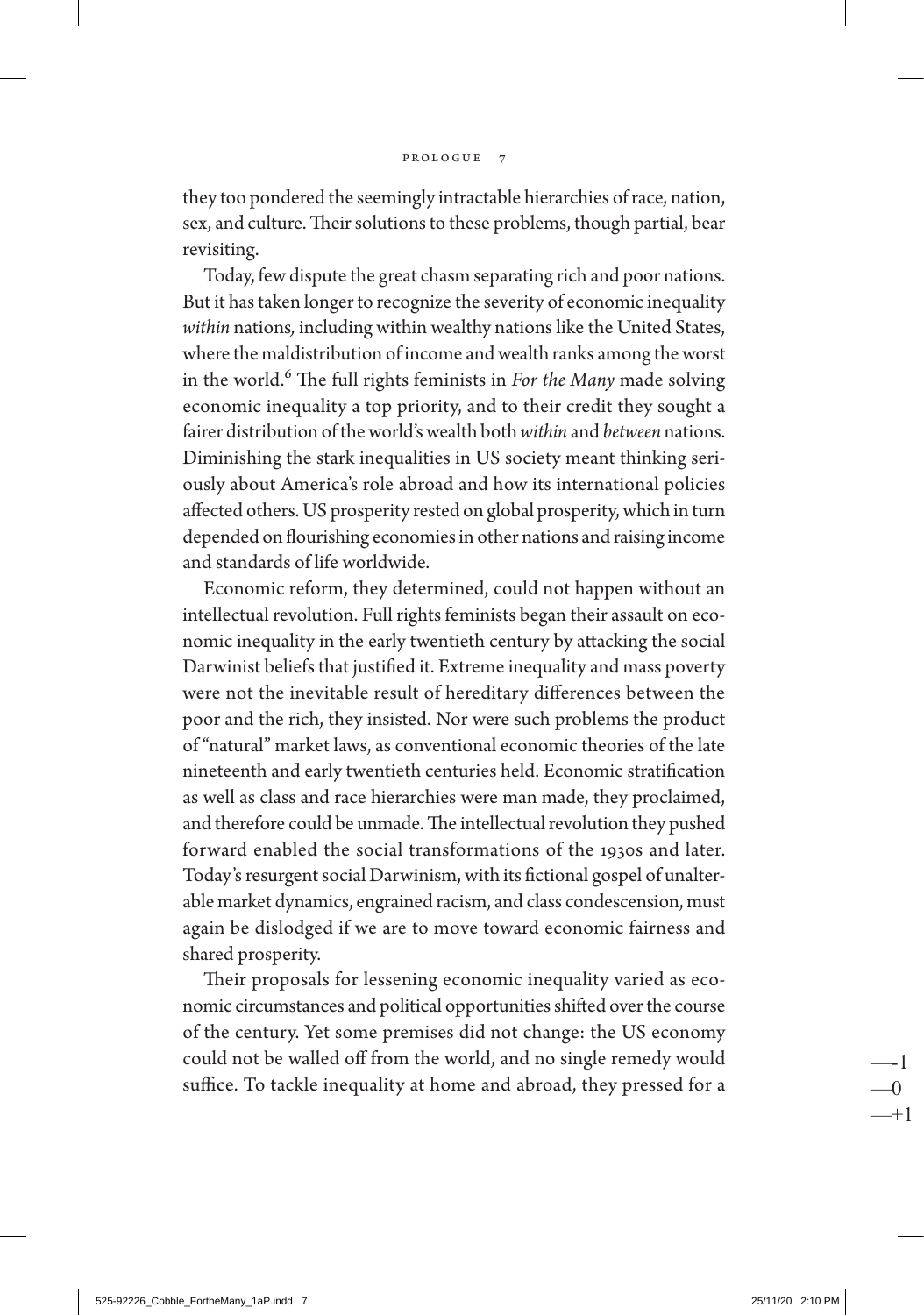package of reforms. They called for the rights of workers to organize and bargain in the United States and other countries; regulation of domestic and global economies; higher international social and labor standards; and fairer, more democratic systems for determining the rules of state and workplace governance. They believed in the economic benefits of regulated trade and immigration. They defended workers' freedom of movement across borders and argued for the full rights of men and women of all races, religions, and nationalities. Poverty and oppression anywhere, they insisted, threatened living standards and freedoms everywhere.

Ensuring democracy in all realms of society—in government, at work, at home, and in the community—loomed just as large in their politics as fixing the economy.<sup>7</sup> They looked to states, intergovernmental bodies, and international organizations as crucial vehicles for economic and social reform and demanded that they be democratized. Yet they never stopped encouraging organization from below. They sought democratic decision-making at work and the freedoms—the right to vote, to free speech, to freely assemble, and to a free press—necessary for civil society to flourish. They created socially inclusive grassroots organizations within and across national boundaries to sustain democracy and promote the full representation of all people.

At times, their democratic experiments languished, and authoritarianism gained the upper hand, claiming to be the better route to redistributing wealth and providing economic security. Yet the full rights feminists in *For the Many* refused to abandon democracy, as messy and frustrating as it was. They believed democratic states, if guided by and beholden to democratic labor and community organizations, could do much to ensure a fair share of wealth and power to the world's many.

As fascism spread in the 1930s, the struggle for human rights took on added urgency among social reformers. Yet for many full rights feminists, defending the rights of all people, regardless of race, religion, nationality, or citizenship status, had always been a priority. For some, deeply held religious beliefs in the sanctity of each person motivated their human rights advocacy. Support for human rights flowed as well from secular beliefs in fairness and social justice and from personal,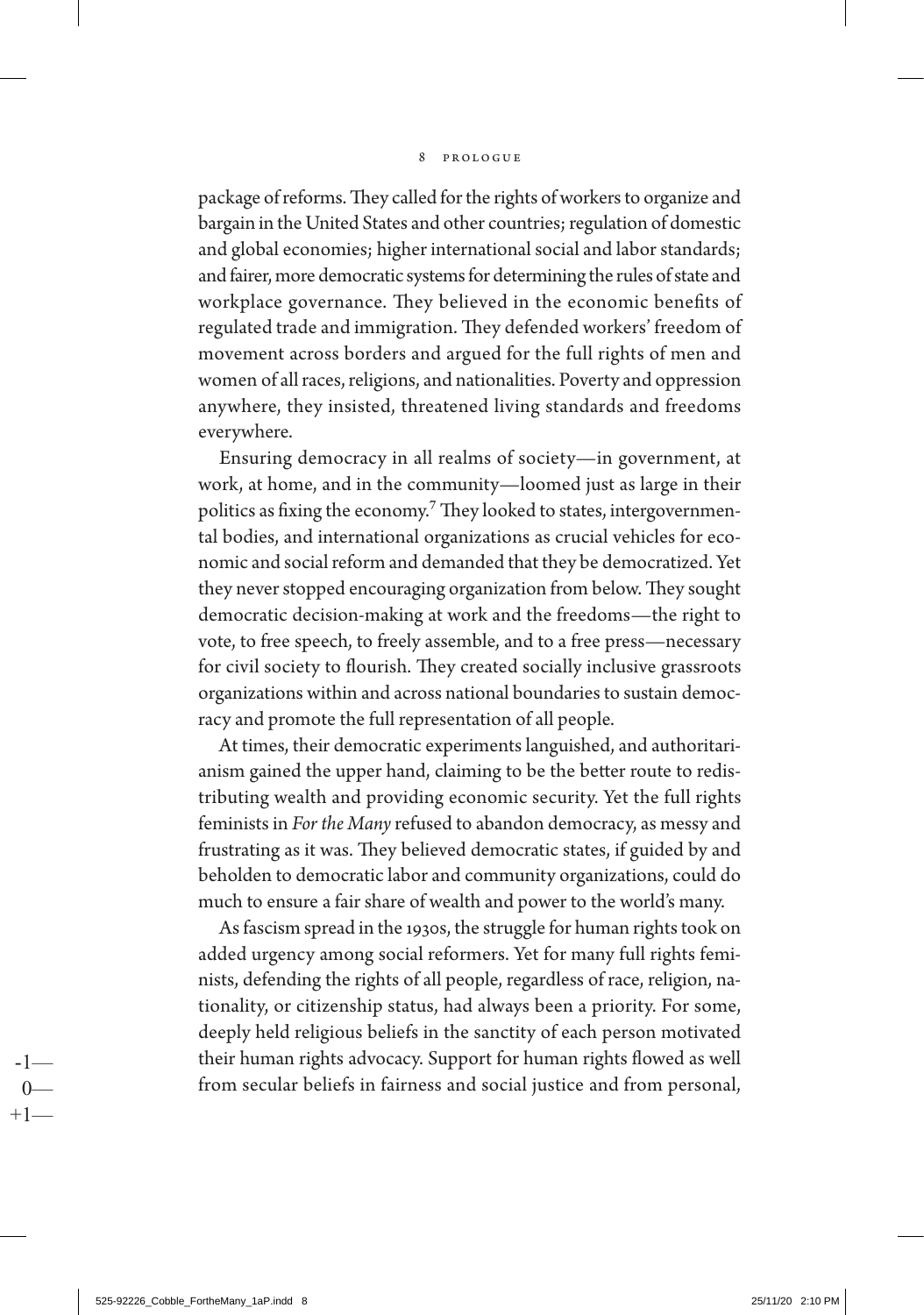#### **PROLOGUE**

painful experiences of exclusion and persecution. From early in the twentieth century, full rights feminists conceived of human rights broadly to encompass economic and social guarantees as well as civil and political rights. And by mid-century, as women of color moved into positions of leadership in the movement, human rights came to mean ending the global color line and extending self-government to colonized peoples.

None of the goals of full rights feminists—economic justice, democracy, or human rights—could be achieved apart from education. Educating the mind and cultivating the spirit were not afterthoughts. Democratic workplaces and governments required an educated citizenry. A fairer world rested on expanding human capacities for compassion, empathy, and tolerance. Without that, politics—whether left, right or center—could dehumanize and demean. Social democratic feminists pioneered urban settlement houses such as Chicago's Hull House where rich and poor, native-born and immigrant, engaged in sustained crosscultural learning. They also created emancipatory education programs for women workers in community centers, workplaces, and college campuses across the country. The most famous of these experiments in democratic pedagogy and social solidarity, the Bryn Mawr Summer School for Women Workers in Industry, lasted from 1921 to 1938. A multiracial group of participants from the eight-week residential Bryn Mawr school look back at us from the cover of *For the Many*. Taken after students voted in 1925—with the Second Ku Klux Klan at its peak nationwide—to open the school to all women, the image evokes the school's egalitarian spirit and its dedication to resisting prejudice and hate. Bryn Mawr—and the many other education programs encouraged by full rights feminists—proved pivotal in fostering a liberatory, inclusive women's movement.

To be sure, the women in *For the Many* did not always live up to the democratic and inclusive ideals they espoused, nor did their actions always have the desired effects. They could be ethnocentric and misguided, endorsing policies that sustained rather than dismantled inequities. Power imbalances and hierarchical notions of nations and peoples affected their choices and at times blinded them to the needs and realities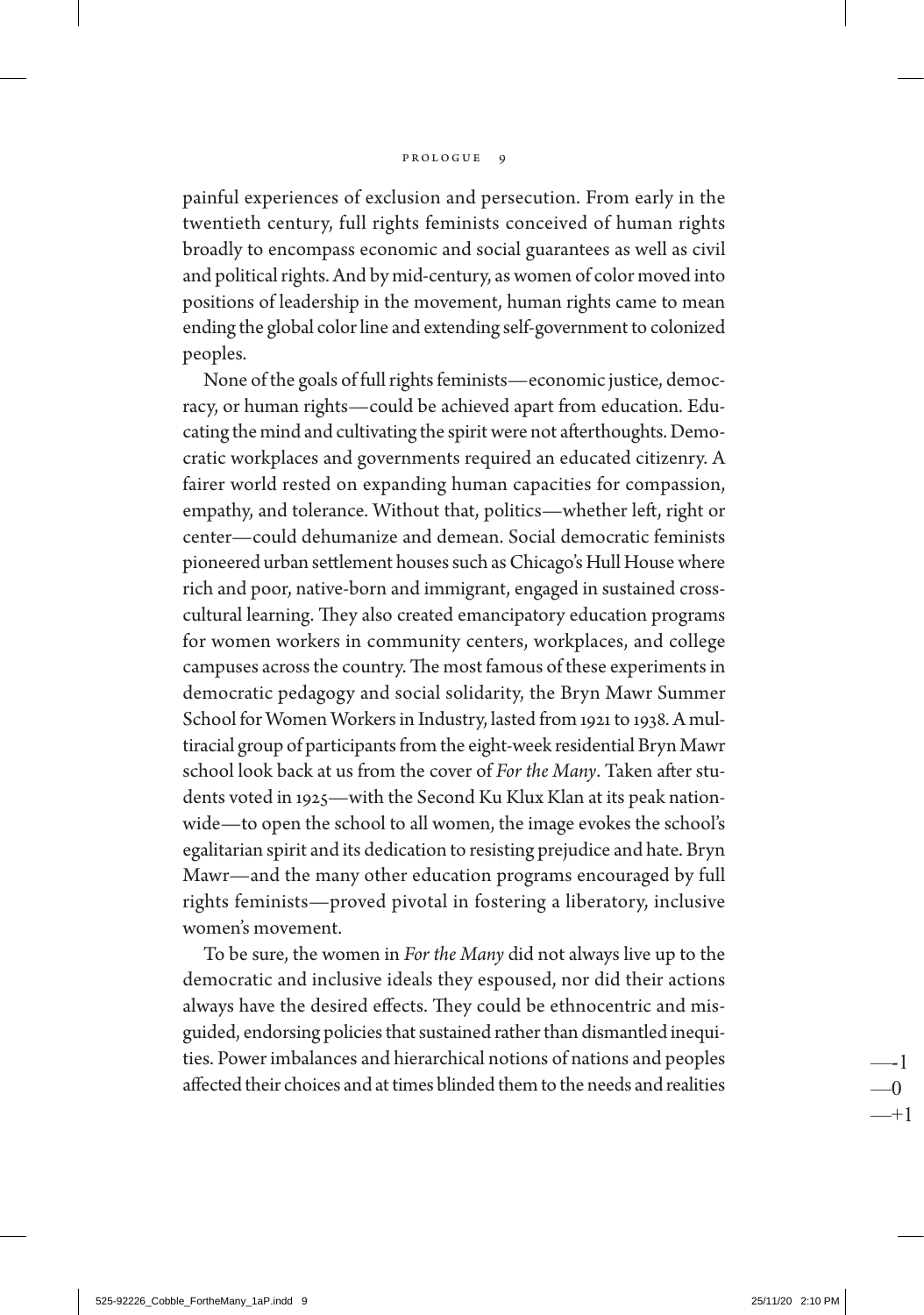of others. How to reconcile the competing demands of near and far, of local and global, was hardly self-evident. Still, many rejected the dominant imperial, racist, and elitist presumptions of their day.<sup>8</sup> Immigrant women and women of color tended to see peoples beyond US borders not as "them" but as "us." Religious and moral values also nourished cosmopolitan proclivities and propelled many toward more egalitarian alliances. They traveled, they learned, they changed. They navigated differences within their own ranks over how to address the deep and abiding tensions of social class, religion, and race. They adopted ideas from those they admired and understood, as well as from those they underestimated and misunderstood. Mutually beneficial outcomes could and did occur.<sup>9</sup>

The story of US women's social democratic politics over the last century was not one of ever upward progress. It moved in fits and starts, with tragic detours and dispiriting defeats alongside celebrations and gains. *For the Many* opens with the rise of US women's organizing for political inclusion and economic justice in the early twentieth century—a pivotal era for working women's politics at home and abroad. In the wake of World War I, US full rights feminists deepened their transnational connections with labor and social democratic women outside the United States and won surprising victories on the global stage. Political advance slowed in the 1920s in the face of resurgent conservatism at home and thwarted alliances abroad. Yet as American women remade the US Democratic Party in the late 1920s and built dynamic multiracial leftleaning movements from below in the 1930s, democratic egalitarianism revived in the United States, even as much of the world slipped into authoritarianism. From the 1930s to the 1970s, social democratic feminists secured far-sighted and consequential reform. In an oft-repeated and troubling pattern, however, some of the policies closest to their heart, especially those boosting social and economic guarantees, won more adherents abroad than at home. The late twentieth century witnessed widening inequalities among women as well as men, and a feminism for the many remained in the wings, waiting for its next entry onto the stage.

Authoritarian regimes have ascendancy in many regions and nations in the twenty-first century, spewing forth their messages of hate and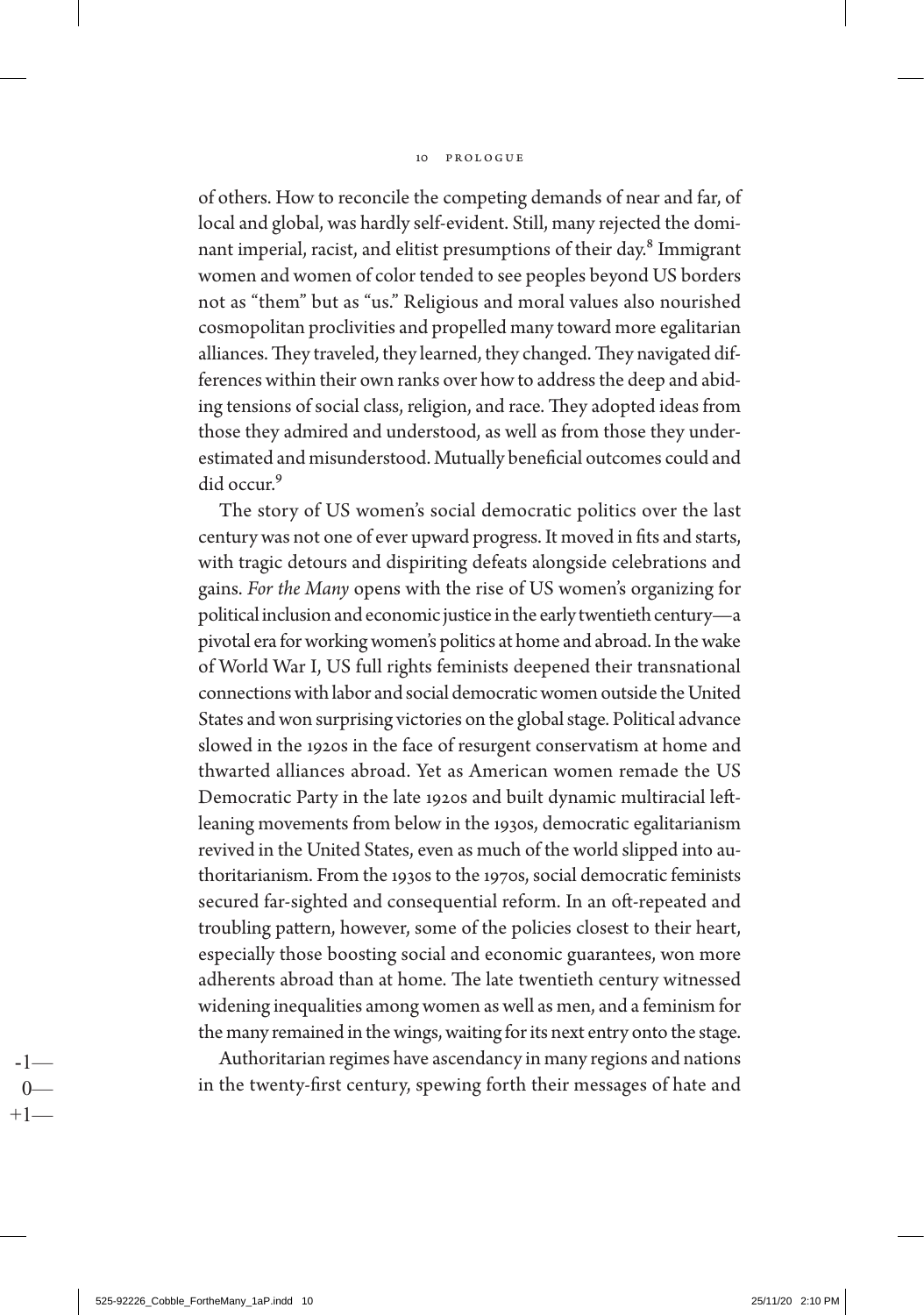fear. Yet a new politics of the many has also emerged. There is a new openness to egalitarian and social democratic ideas among a wide swath of Americans. Women, especially women of color and young women, are energized politically and are shifting the conversation about how the US government treats its own citizens and how it interacts with the rest of the world. An alternative politics, premised on social solidarity, inclusion, and equity, is vying to take back parliaments and presidencies. *For the Many* seeks to enrich our understandings of these lost egalitarian traditions and argues for their potential in navigating a way forward.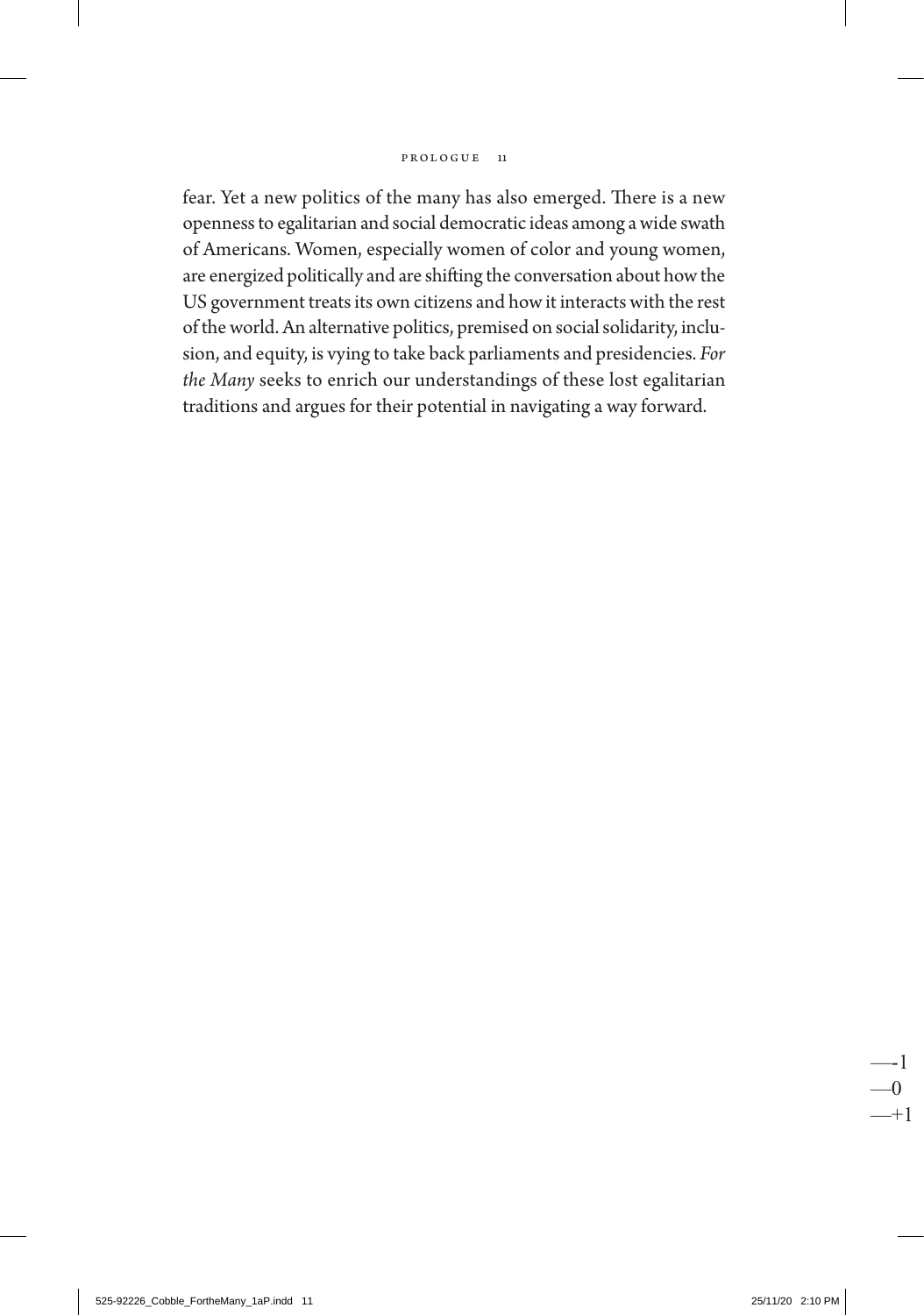## NOTES

#### Prologue

1. Zadie Smith, "On Optimism and Despair," *New York Review of Books,* http://nybooks.com /articles/2016/12/22/on-optimism-and-despair.

2. For a helpful introduction to the history of social democratic thought and its variations over time and place, see James T. Kloppenberg and John Gee, "Social and Economic Democracy," in *A Cultural History of Democracy in the Modern Age*, ed. Eugenio Biagini and Gary Gerstle (London, forthcoming).

3. "Liberalism," for example, is sometimes reduced to its nineteenth-century conservative individualistic variant or conflated with neoliberalism, tendencies I reject here. On the multistranded discourse of liberalism, see Helena Rosenblatt, *Lost History of Liberalism: From Ancient Rome to the Twenty-First Century* (Princeton, 2018); James T. Kloppenberg, *The Virtues of Liberalism* (NY, 1998); Daniel Rodgers, *Atlantic Crossings: Social Politics in a Progressive Age* (Cambridge, 1998)*;* and Howard Brick, *Transcending Capitalism: Visions of a New Society in Modern American Thought* (Ithaca, 2006). Similarly, socialism comes in many varieties and is not synonymous with Marxism or with a belief in "state socialism." See, among others, Sheri Berman, *The Primacy of Politics: Social Democracy and the Making of Europe's Twentieth Century* (NY, 2006); Jack Ross, *The Socialist Party of America: A Complete History* (Lincoln, 2015); and Gary Dorrien, *Social Democracy in the Making: Political and Religious Roots of European Socialism* (New Haven, 2019).

4. William L. O'Neill popularized the term "social feminism" in *Everyone Was Brave: The Rise and Fall of Feminism in America* (Chicago, 1969)*.* The "social feminist" coalition brought together a broad cross section of women, including some who held more conservative political views than those espoused by full rights feminists. For elaboration on the conflict between social feminists and the National Woman's Party, see, among others, J. Stanley Lemons, *The Woman Citizen: Social Feminism in the 1920s* (Urbana,1973); Nancy Cott, *The Grounding of Modern Feminism* (New Haven, 1987); Susan Becker, *The Origins of the Equal Rights Amendment: American Feminism between the Wars* (Westport, 1981); Amy E. Butler, *Two Paths to Equality: Alice Paul and Ethel M. Smith in the ERA Debate, 1921–1929* (Albany, 2002); Christine Lunardini, *Alice Paul: Equality for Women* (Boulder, 2013), ch. 9; and Dorothy Sue Cobble, *The Other Women's Movement: Social Rights and Workplace Justice in Modern America* (Princeton, 2004).

5. Rauchway, *Blessed among Nations: How the World Made America* (NY, 2006). I am indebted to Thomas Bender and other pioneering American historians of the early 1990s who insisted US history cannot be understood as exceptional or isolated from global forces. See,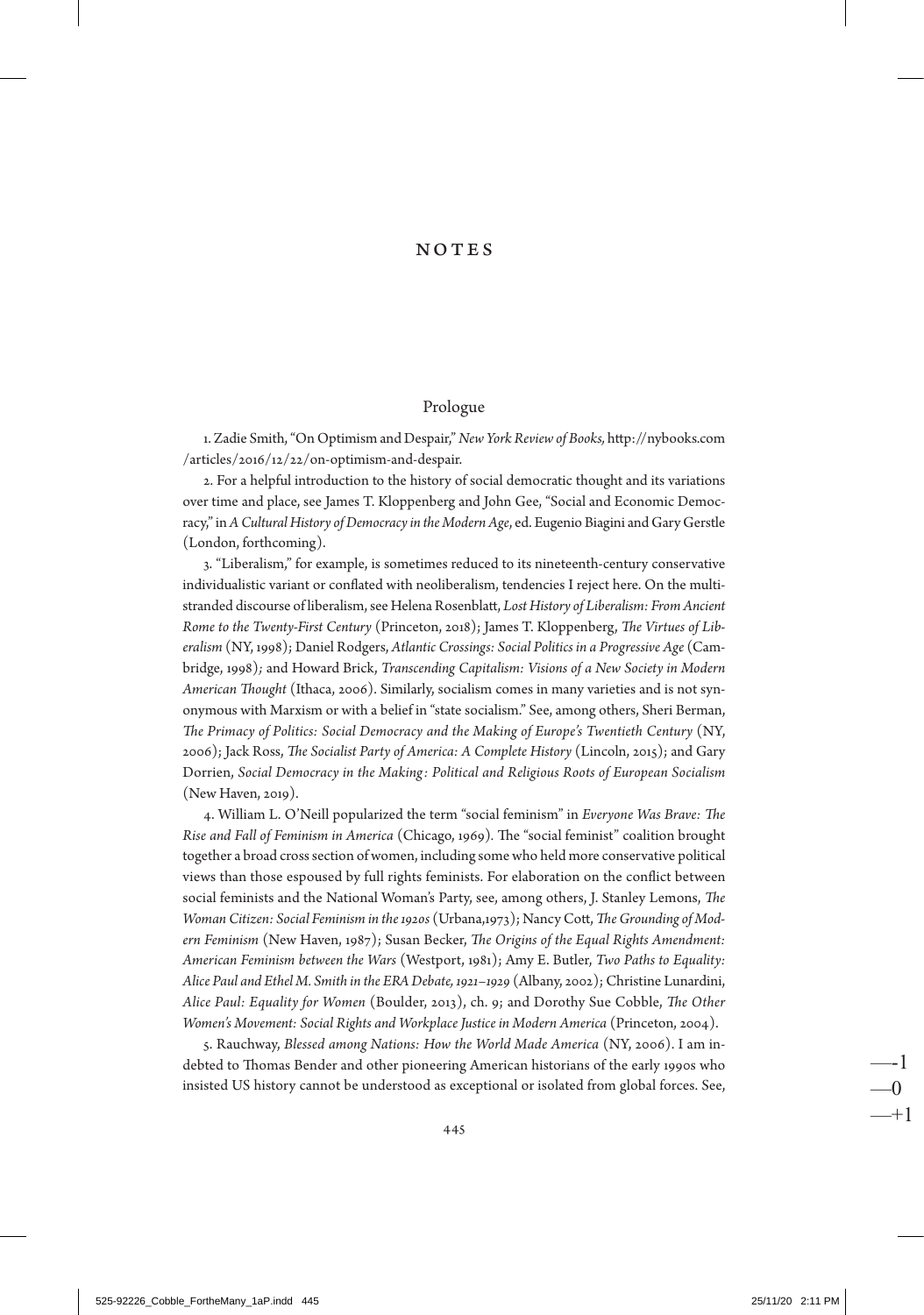#### 446 notes to prologue

among others, Bender, ed., *Rethinking American History in a Global Age* (Berkeley, 2002) and Bender, *A Nation among Nations: America's Place in World History* (NY, 2006). The explosion of writing on international organizations, networks, and cross-border exchange proved equally inspiring. Classic early interventions include Leila Rupp, *Worlds of Women: The Making of an International Women's Movement* (Princeton, 1997); Margaret E. Keck and Kathryn Sikkink, *Activists beyond Borders: Advocacy Networks in International Politics* (Ithaca, 1998); and Akira Iriye, *Global Community: The Role of International Organizations in the Making of the Contemporary World* (Berkeley, 2002). For a sampling of the immense range and richness of more recent work, consult Daniel T. Rodgers, Bhavani Rama, and Helmut Reimitz, eds., *Cultures in Motion* (Princeton, 2014); Glenda Sluga and Patricia Clavin, eds., *Internationalisms: A Twentieth--Century History* (NY, 2017); Andrew Preston and Doug Rossinow, ed. *Outside In: The Transnational Circuitry of US History* (NY, 2017); Kristen Ghodsee, *Second World, Second Sex: Socialist Women's Activism and Global Solidarity during the Cold War* (Durham, 2019); Keisha N. Blain and Tiffany M. Gill, eds., *To Turn the Whole World Over: Black Women and Internationalism* (Urbana, 2019); Eileen Boris, *Making the Woman Worker: Precarious Labor and the Fight for Global Standards, 1919–2009* (NY, 2019); Katherine M. Marino, *Feminism for the Americas: The Making of an International Human Rights Movement* (Chapel Hill, 2019); Mona Siegel, *Peace on Our Terms: The Global Battle for Women's Rights after the First World War* (NY, 2020); and Lisa Levenstein, *They Didn't See Us Coming: The Hidden History of Feminism in the Nineties* (NY, 2020). Despite this global turn, synthetic accounts of twentieth-century US feminism still concentrate on domestic developments and rely on nation-centered explanatory frameworks. In contrast, *For the Many* emphasizes US women's international engagements and sees global forces as crucial shapers of US women's history.

6. For national and global inequalities of income and wealth, see Thomas Piketty, *Capital in the Twenty-First Century* (Cambridge, 2014) and Branko Milanovic, *Global Inequality: A New Approach for the Age of Globalization* (Cambridge, 2016).

7. How social democratic feminists defined and practiced democracy will be further elaborated in the text. Suffice it to say at the onset that although "democracy" can be cynically deployed to cloak illiberal practices, not all who sought it for themselves or others did so disingenuously. Nor did all those who espoused "democracy" see it as a singular "American" construct or a superior belief that justified its imposition on others.

8. On the racial, cultural, and imperial prejudices of US and Western women internationalists, see, among others, Antoinette Burton, *Burdens of History: British Feminists, Indian Women, and Imperial Culture, 1865–1915* (Chapel Hill, 1994); Chandra Mohanty, *Feminisms without Borders: Decolonizing Theory, Practicing Solidarity* (Durham, 2003); Christine Bolt, *Sisterhood Questioned: Race, Class, and Internationalism in the American and British Women's Movements, 1880– 1970s* (London, 2004); and Laura Briggs, "Gender and U.S. Imperialism in U.S. Women's History," in *The Practice of Women's History*, ed. S. Jay Kleinberg et al. (New Brunswick, 2007). The uses and limits of the imperial frame for US history are detailed in Patricia Schechter, "Feminist Historiography, Anti-imperialism, and the De-Colonial," in *Empire's Twin: U.S. Anti--Imperialism from the Founding Era to the Age of Terrorism*, ed. Ian Tyrrell and Jay Sexton (Ithaca, 2015)*,* 153–66, and in Paul Kramer, "Power and Connection: Imperial Histories of the United States in the World," *AHR* 116 (December 2011), 1348–91.